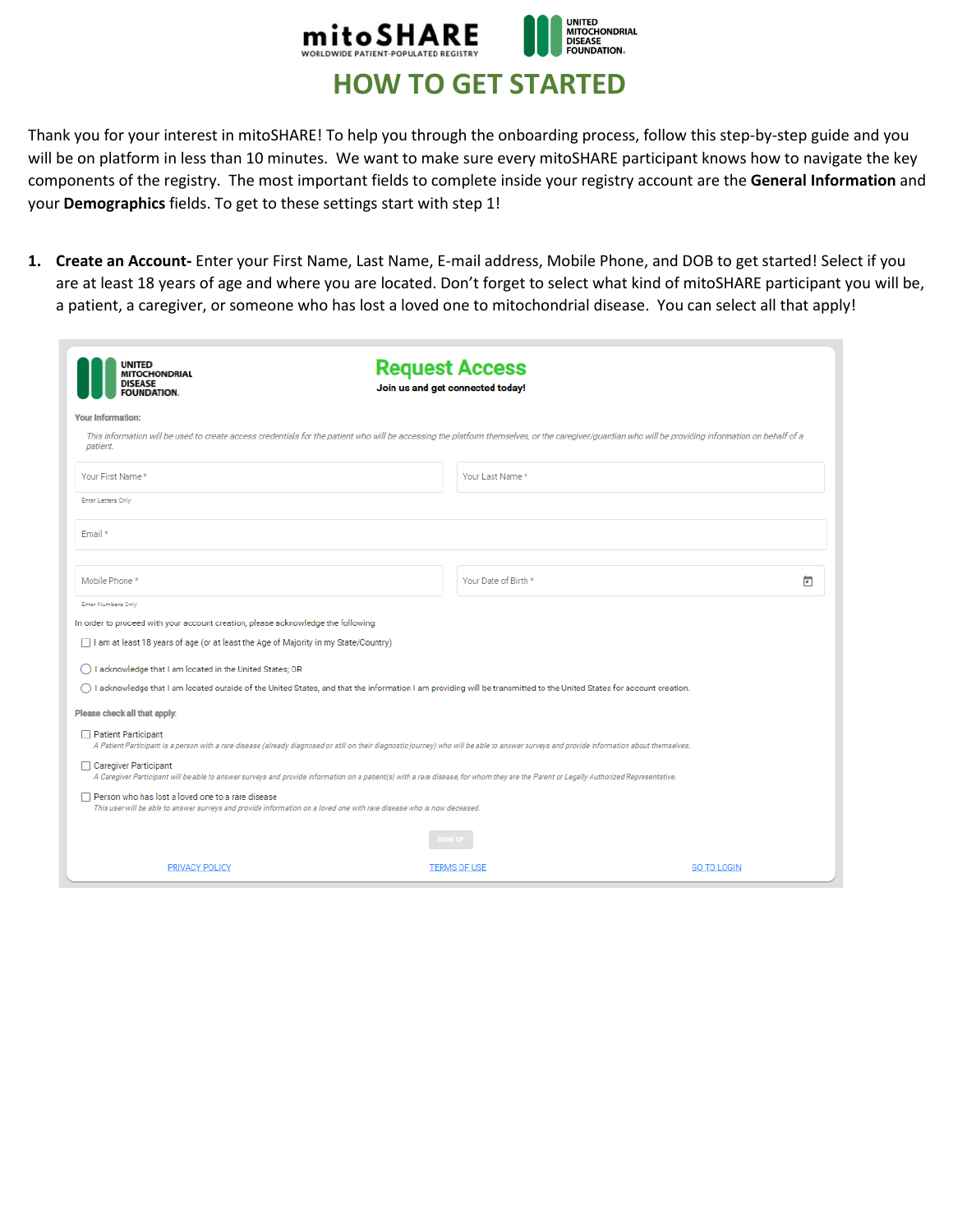

**2. Terms of Use-** As part of the Across Healthcare Matrix platform, all mitoSHARE users are required to read and accept the TOU before joining the registry.



**3. Informed Consent** – Informed consent is a critical part of research. The Informed Consent Form describes the goals of the registry, the types of data we intend to collect, the manner in which we collect the data, and how we plan to use the data to advance research in mitochondrial disease. You will need to review and agree to the terms of the Informed Consent Form in order to join the mitoSHARE registry.

|                                                              | UNITED<br>MITOCHONDRIAL<br>DISEASE<br><b>FOUNDATION</b>                                                                                                                                                                                                                                                                                                                                                                                                                                                                                                                                                                                                                                                                                                                                                                                                | mitoSHARE                                                                                                                                                                                 |  |  |
|--------------------------------------------------------------|--------------------------------------------------------------------------------------------------------------------------------------------------------------------------------------------------------------------------------------------------------------------------------------------------------------------------------------------------------------------------------------------------------------------------------------------------------------------------------------------------------------------------------------------------------------------------------------------------------------------------------------------------------------------------------------------------------------------------------------------------------------------------------------------------------------------------------------------------------|-------------------------------------------------------------------------------------------------------------------------------------------------------------------------------------------|--|--|
|                                                              |                                                                                                                                                                                                                                                                                                                                                                                                                                                                                                                                                                                                                                                                                                                                                                                                                                                        |                                                                                                                                                                                           |  |  |
| <b>UNITED</b>                                                |                                                                                                                                                                                                                                                                                                                                                                                                                                                                                                                                                                                                                                                                                                                                                                                                                                                        |                                                                                                                                                                                           |  |  |
| <b>MITOCHONDRIAL</b><br><b>DISEASE</b><br><b>FOUNDATION.</b> | Please complete our Informed Consent below.                                                                                                                                                                                                                                                                                                                                                                                                                                                                                                                                                                                                                                                                                                                                                                                                            |                                                                                                                                                                                           |  |  |
|                                                              | <b>Informed Consent</b>                                                                                                                                                                                                                                                                                                                                                                                                                                                                                                                                                                                                                                                                                                                                                                                                                                |                                                                                                                                                                                           |  |  |
| <b>Terms of Use</b><br>$\checkmark$                          |                                                                                                                                                                                                                                                                                                                                                                                                                                                                                                                                                                                                                                                                                                                                                                                                                                                        |                                                                                                                                                                                           |  |  |
| <b>Patient Informed Consent</b>                              | <b>Blank Consent Download</b>                                                                                                                                                                                                                                                                                                                                                                                                                                                                                                                                                                                                                                                                                                                                                                                                                          |                                                                                                                                                                                           |  |  |
| General Information                                          | <b>Sponsor / Study Title:</b>                                                                                                                                                                                                                                                                                                                                                                                                                                                                                                                                                                                                                                                                                                                                                                                                                          | <b>United Mitochondrial Disease Foundation / "mitoSHARE:</b><br>A Worldwide Patient-Populated Registry for the<br><b>Study of Mitochondrial Disease Patients and their</b><br>Caregivers" |  |  |
|                                                              | <b>Protocol Number:</b>                                                                                                                                                                                                                                                                                                                                                                                                                                                                                                                                                                                                                                                                                                                                                                                                                                | mitoSHARE-001                                                                                                                                                                             |  |  |
|                                                              | <b>Principal Investigator:</b><br>(Study Doctor)                                                                                                                                                                                                                                                                                                                                                                                                                                                                                                                                                                                                                                                                                                                                                                                                       | Philip E. Yeske, Ph.D.                                                                                                                                                                    |  |  |
|                                                              | <b>Telephone:</b>                                                                                                                                                                                                                                                                                                                                                                                                                                                                                                                                                                                                                                                                                                                                                                                                                                      | (412) 744-1065<br>(888) 900-6486 (24 Hour)                                                                                                                                                |  |  |
|                                                              | <b>Address:</b>                                                                                                                                                                                                                                                                                                                                                                                                                                                                                                                                                                                                                                                                                                                                                                                                                                        | <b>United Mitochondrial Disease Foundation</b><br>8085 Saltsburg Road, Suite 201<br>Pittsburgh, PA 15239                                                                                  |  |  |
|                                                              | This form is for use in a research study that may involve participants who may or may not have the capacity to consent to take part in the study. When<br>the participant cannot legally consent to take part, pronouns "you" and "your" should be read as referring to the participant rather than the person<br>(parent/legal guardian, or legally authorized representative) who is signing and dating this form for the participant. In cases where the participant's<br>representative gives consent, the participant should be informed about the study to the extent possible given his/her understanding. During the course of<br>$\mathbf{v}$<br>the study, if the participant regains the capacity to consent, or if the participant turns the age of majority, informed consent will be obtained from the<br><b>PREVIOUS</b><br><b>IEXT</b> |                                                                                                                                                                                           |  |  |
|                                                              |                                                                                                                                                                                                                                                                                                                                                                                                                                                                                                                                                                                                                                                                                                                                                                                                                                                        |                                                                                                                                                                                           |  |  |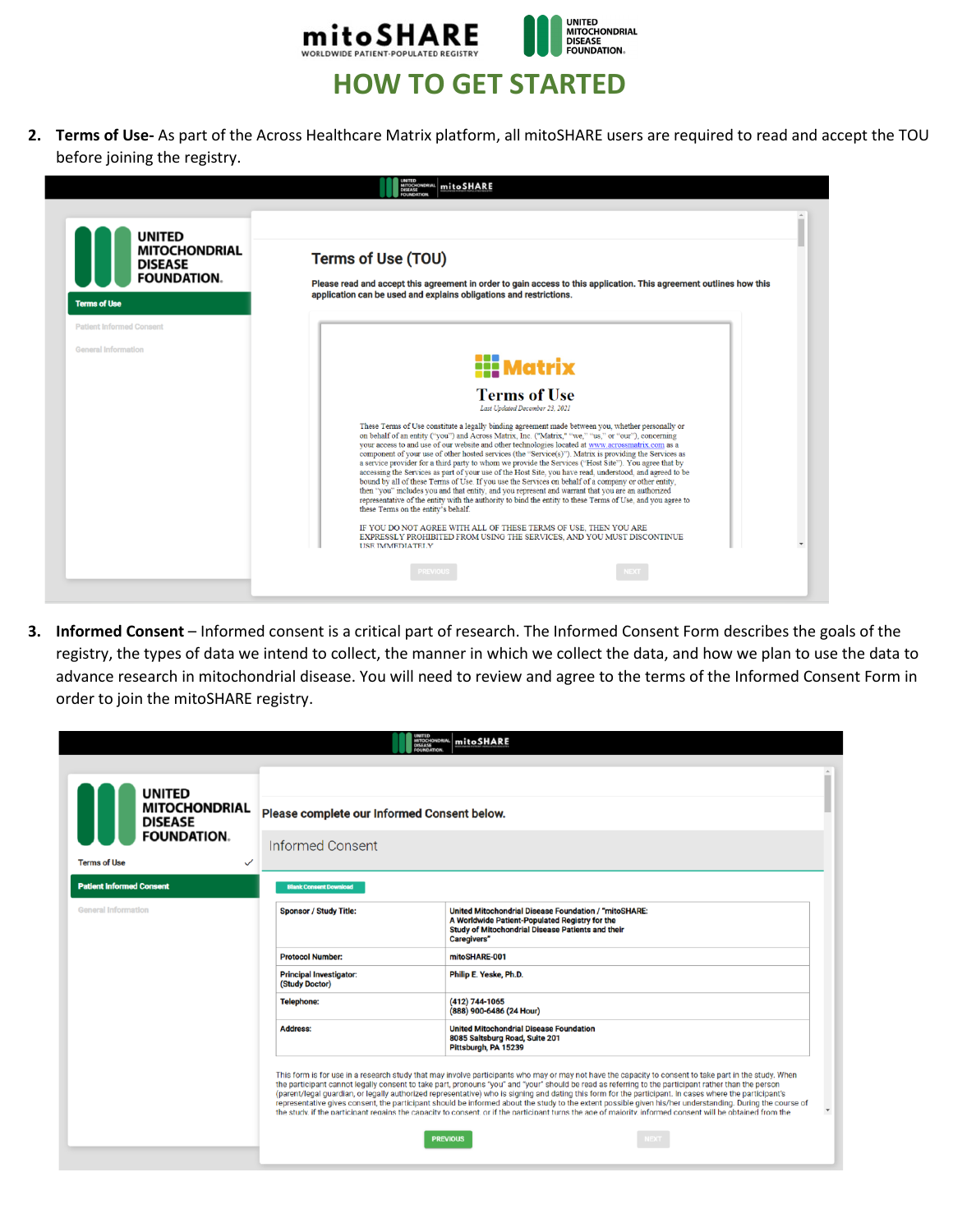



## **HOW TO GET STARTED**

**4. General Information –** As part of the account creation, you will be asked to fill out the basic demographic criteria below. All data fields are required. The data fields will be used to create a GUID (Global Unique IDentifier) for each of our mitoSHARE participants. To review the purpose of GUID's, please go to our Informed Consent Section "*How is my data used for research*?" Please remember to click "Save" before proceeding.

|                                                                               |                                                         | mitoSHARE                                                        |                                                    |
|-------------------------------------------------------------------------------|---------------------------------------------------------|------------------------------------------------------------------|----------------------------------------------------|
| <b>UNITED</b>                                                                 |                                                         |                                                                  |                                                    |
| <b>MITOCHONDRIAL</b><br><b>DISEASE</b><br><b>FOUNDATION.</b>                  | <b>Demographics</b>                                     |                                                                  |                                                    |
| <b>Terms of Use</b><br>$\checkmark$                                           | First Name *                                            | Middle Name                                                      | Last Name*                                         |
| <b>Patient Informed Consent</b><br>$\checkmark$                               |                                                         |                                                                  |                                                    |
| <b>General Information</b>                                                    |                                                         |                                                                  |                                                    |
|                                                                               | Suffix<br>٠                                             | Country *<br>٠                                                   | Address Line 1 *                                   |
|                                                                               |                                                         | Required field. Please enter Country                             | Required field. Please enter Address Line 1        |
|                                                                               | Address Line 2                                          | City *                                                           | State/Province/Region *                            |
|                                                                               |                                                         | Required field. Please enter City                                | Required field. Please enter State/Province/Region |
|                                                                               |                                                         | Date of Birth *                                                  | Phone *                                            |
|                                                                               | Zip/Postal Code *                                       | ö                                                                |                                                    |
|                                                                               | Required field. Please enter Zip/Postal Code            |                                                                  |                                                    |
|                                                                               | Email Address                                           | Preferred Language<br>٠                                          |                                                    |
|                                                                               |                                                         |                                                                  | $\check{\phantom{a}}$                              |
|                                                                               |                                                         |                                                                  |                                                    |
|                                                                               | <b>PREVIOUS</b>                                         |                                                                  | <b>NEXT</b>                                        |
|                                                                               |                                                         |                                                                  |                                                    |
|                                                                               |                                                         |                                                                  | $\blacktriangle$                                   |
| <b>UNITED</b><br><b>MITOCHONDRIAL</b><br><b>DISEASE</b><br><b>FOUNDATION.</b> | <b>Other Information</b>                                |                                                                  |                                                    |
| <b>Terms of Use</b>                                                           | Race *<br>٠                                             | Ethnicity *                                                      |                                                    |
| <b>Patient Informed Consent</b>                                               | Required field. Please enter Race                       | Required field. Please enter Ethnicity                           |                                                    |
| <b>General Information</b>                                                    | Gender At Birth *<br>٠                                  | Gender Identity *<br>٠                                           |                                                    |
|                                                                               | Required field. Please enter Gender at Birth            | Required field. Please enter Gender Identity                     |                                                    |
|                                                                               | Birthplace: Country *                                   | Birthplace: State/Province/Region *                              | Birthplace: City *                                 |
|                                                                               | Required field. Please enter Birthplace Country         | Required field. Please enter Birthplace<br>State/Province/Region | Required field. Please enter Birthplace City       |
|                                                                               | <b>Estimated Household Income</b>                       | Insurance Coverage for Patient? *                                |                                                    |
|                                                                               | Required field. Please enter Estimated Household Income | Required field. Please enter Insurance Coverage                  |                                                    |
|                                                                               | Clinician                                               | Rare Disease(s) - Select all that apply *                        |                                                    |
|                                                                               |                                                         | Required field. Please enter Rare Disease                        |                                                    |
|                                                                               |                                                         |                                                                  | <b>SAVE</b><br>CANCEL                              |
|                                                                               |                                                         |                                                                  |                                                    |
|                                                                               | <b>PREVIOUS</b>                                         |                                                                  |                                                    |
|                                                                               |                                                         |                                                                  |                                                    |